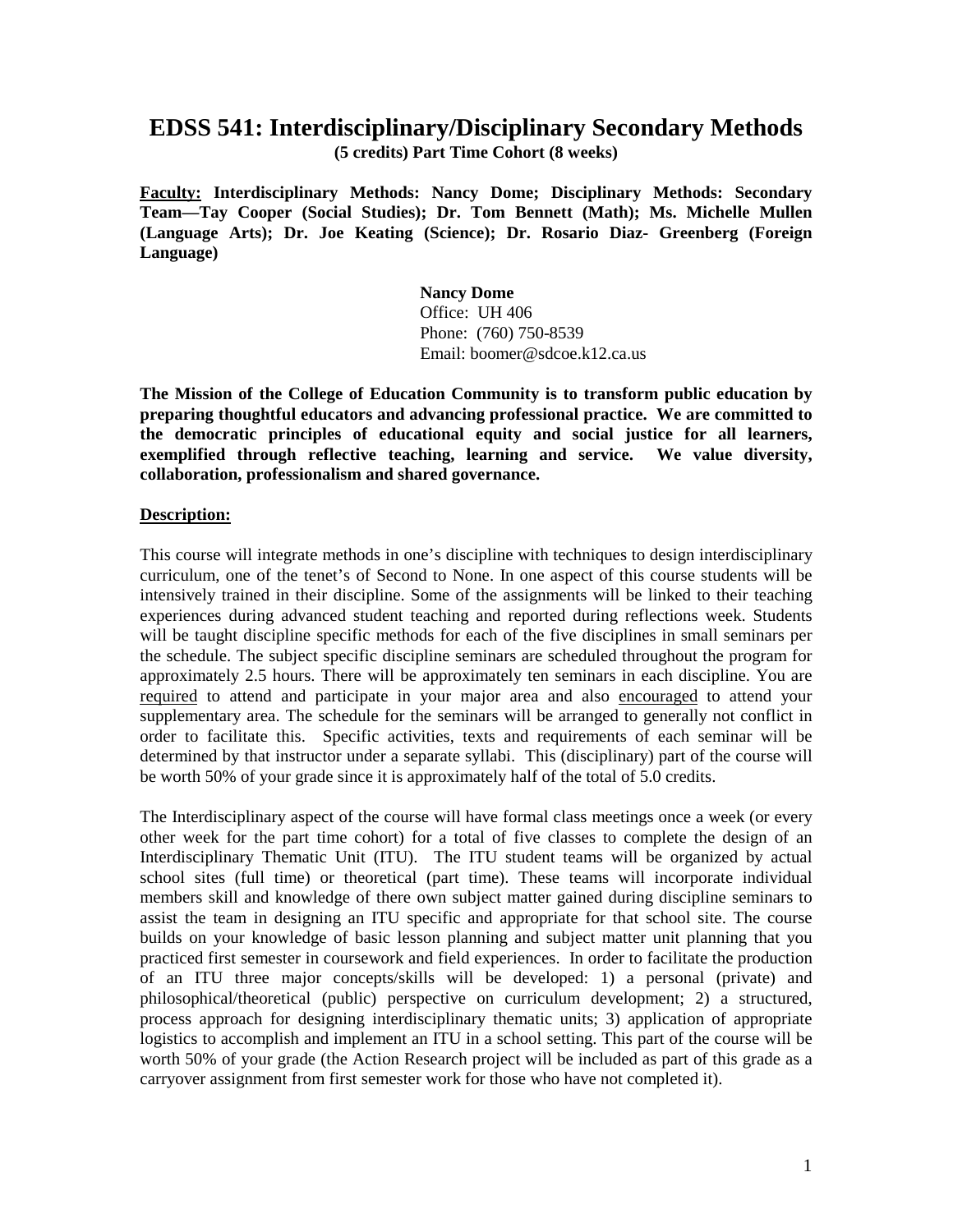# **Required Text:**

*A Guide for Developing an Interdisciplinary Thematic Unit* (Merrill Press) Second Edition by Roberts and Kellough (1999).

# **Objectives:**

Upon completion of these two aspects of this course, each student will be able to demonstrate knowledge, understanding, appreciation and applications for:

- 1) Basic frameworks from each major (minor) discipline;
- 2) Basic history, philosophy and strategies utilized in one's major (minor) discipline;
- 3) Curriculum development from a personal and public perspective;
- 4) Application of cooperative learning skills and training methods that are applicable for teachers designing and implementing interdisciplinary curricula;
- 5) Design processes used in the development of an interdisciplinary, thematic units (ITU).

# **Course Schedule/Overview:**

See master schedule for dates, rooms and faculty for each discipline specific class. The interdisciplinary part of the course will be held Monday from 9-11:45 for the **Inland)** from 12:30-3:15 **(Coastal)** and on Tuesday from 6:00-7:50 every other week for the (**Part-time** ).

Your team should appoint a **group leader** who will be responsible for submitting their groups completed intermediate tasks on time each week. You will receive a *formative (intermediate) assessment* for each of these per your task completion schedule. Your group will also receive a *summative (final) assessment* based on the final presentation and written report on your Interdisciplinary Thematic Unit (ITU) plan. **Individual** as well as **group grades** will used for both formative and summative assessments.

As an individual you will also be responsible to complete the assigned readings and reading logs from the text (as a basis for class discussions). In order to evaluate your understanding and ability to apply this process, you will be given a final written exam related to designing Interdisciplinary Thematic Unit (ITU).

# (**Assignments and Readings listed in bold with \*)**

# **Class 1: February 12:**

# **(\*Read Chapter One-Introduction to ITU)**

- Work Independently in groups—**tasks due (rough draft):**
	- #1 Brainstorm Theme/location/grade level/time frame
	- #2 rationale/justification : should be 1) specific for site as well as 2) inclusion of specific standards that are addressed for each of the disciplines applied and infuse 3) private, personal curriculum philosophy

#### **Due: Group Task Sheet with task #1 and #2**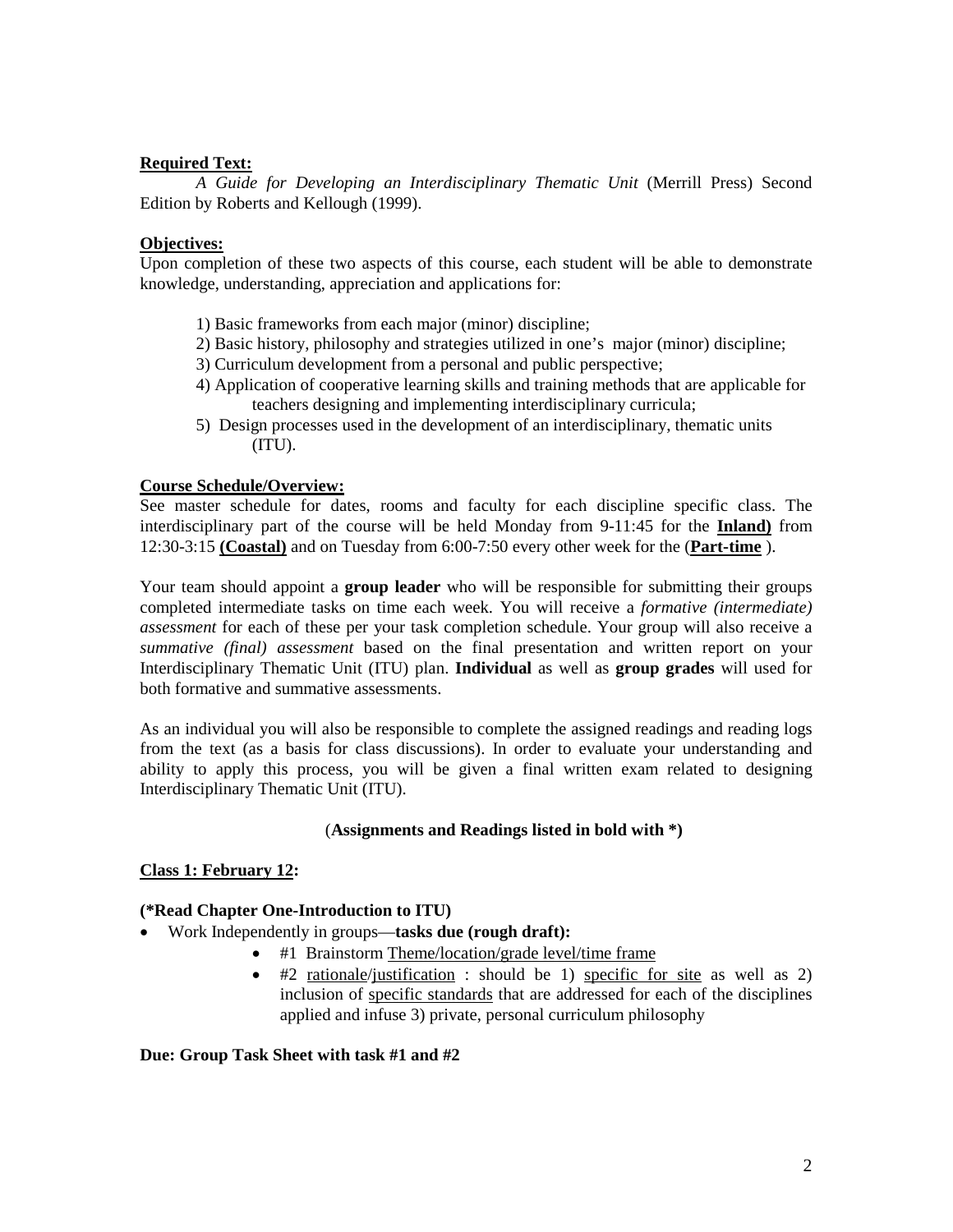# **Class 2: February 19:**

#### **(\*Read Chapter Two-- Initiating ITU's)**

- Work Independently in groups--**tasks due (rough draft)**:
	- #3 Overview of description of ITU;
	- #4 The overall behavioral objectives (cognitive, psychomotor, affective) as well as the type of assessments that would be used for these ITU objectives (summative/formative)

# **Due: Group Task Sheet with task # 3 and # 4 Reading Logs Ch 1-2**

#### **Class 3: March 5:**

#### (**\*Read Chapter Three-- Developing Objectives)**

- Group Discussion of Chapter One, Two and Three
- Work Independently in groups—**tasks due (rough draft):**
	- #5 Scope and sequence (matrix) for the time frame of the ITU

#### **Due: Group Task Sheet with task # 5 Reading Logs Ch. 3**

#### **Class 4: March 19:**

- Work Independently in groups--**tasks due (rough draft)**:
	- #6 Activities, logistics, resources for each discipline including specific technology applications
	- #7 Justification/explanation of how these strategies will be supportive of principle of inclusive education including linguistically and culturally diverse students (**specific attention to SDAIE but also other special needs such as physical challenged etc.)**

# **Due: Group Task Sheet with task #6 and # 7**

# **Class 5: April 16:**

#### (\***Read Chapters Four and Five— Assessing and Evaluating and Examples of ITU's)**

- Group Discussion of Chapter 4 and 5
- Work Independently in groups---**tasks due (rough draft):**
	- #8 individual discipline lesson plans (each person must write at least one lesson plan)

**Due: Group Task Sheet with task #8 Reading Logs Ch. 4-5**